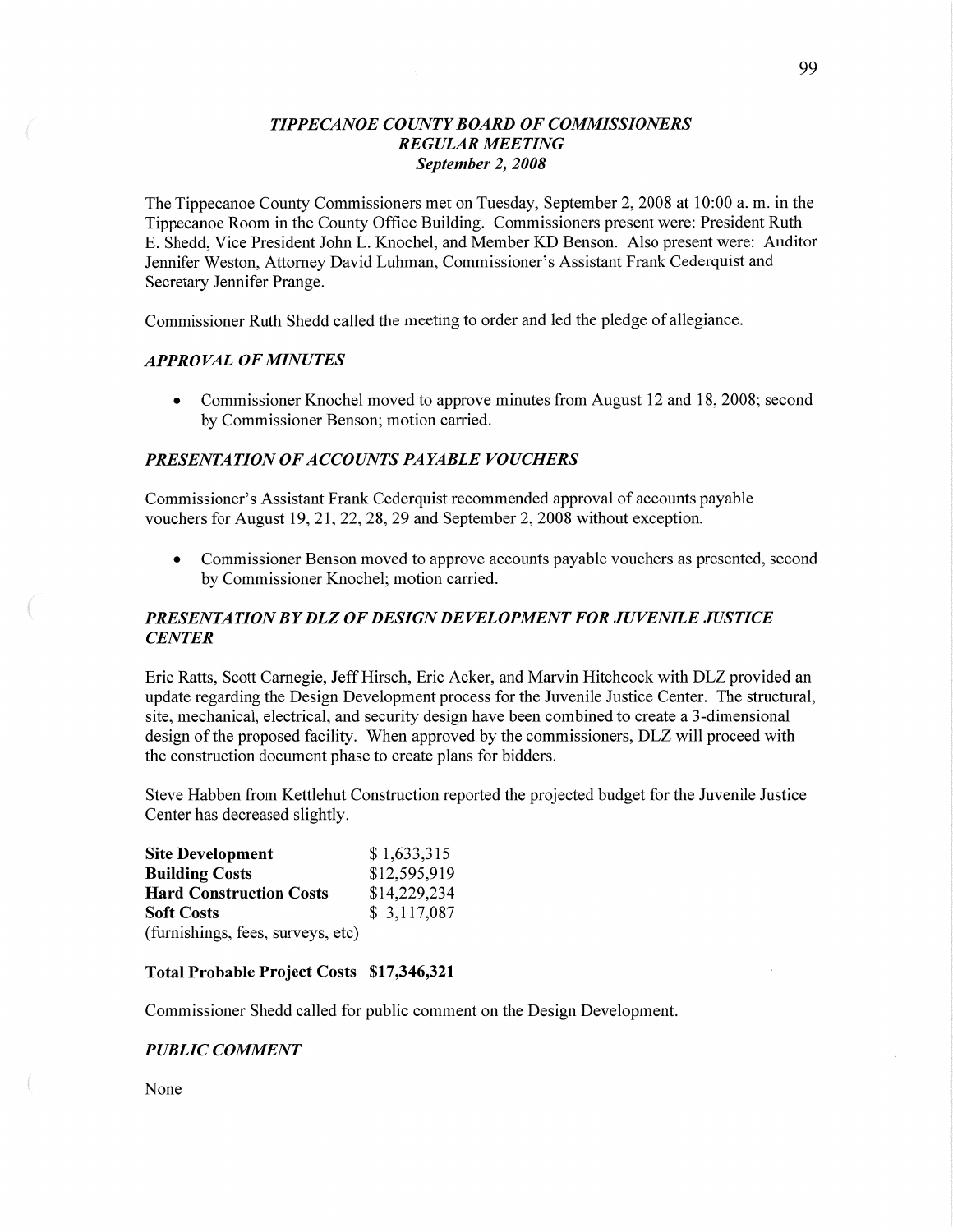# *STATUS* OF *CONTRACT WIIH* DLZ FOR *DESIGN* DE *VELOPMENT* 0F *JUVENILE JUSTICE CENTER*

**0** Commissioner Benson moved to approve the Design Development of the Juvenile Justice Center and proceed with the construction documents, second by Commissioner Knochel; motion carried.

# *APPROVAL* OF *CONSTRUCTION IMANAGEMENT AGREEMENT WITH* KET *TLEHUT CONSTRUCTION* FOR *JUVENILE JUSTICE CENTER*

- **0** Commissioner Knochel moved to approve the Construction Management Agreement with Kettlehut Construction for \$525,617, second by Commissioner Benson; **motion** *,*  carried.
	- <sup>&</sup>gt;*Commissioner Knochel lefi'* the *meeting.*

## *YWCA -Danielle Gaylord*

Appointment to the Board

Danielle Gaylord from the YWCA was present for the appointments made to the Tippecanoe County Domestic Violence Fatality Review Team. Attorney Luhman explained the purpose of the **team** is to review deaths resulting from domestic violence. The team will consist of fifteen members affiliated with domestic violence cases will meet as needed to perform reviews to determine best practices to prevent future deaths from domestic violence.

| Appointment to the Doard |                  |                       |
|--------------------------|------------------|-----------------------|
| Katheryn L. Taylor       | Harold Mueller   | Terry Moore           |
| Danielle Gaylord         | Kevin Underwood  | Tracy Campbell        |
| Cindy Marion             | Ronald Cripe     | Judge Les Meade       |
| Nate Brown               | Lori Stein Sabol | Angela Smith Grossman |
| David Payne              | Gregg Theobold   | Claudia Samulowitz    |
| Dawn Gross               | Chris Eckhardt   | Michelle Warren       |
| Martin Avolt             | Patricia Foerg   | James Gothard         |
|                          |                  |                       |

**0** Commissioner Benson moved to approve Ordinance 2008-16-CM, Establishing the Tippecanoe County Domestic Violence Fatality Review Team, second by Commissioner Shedd; motion carried.

Auditor Weston recorded the vote:

| <b>Benson</b> | Yes |
|---------------|-----|
| Shedd         | Yes |

Ordinance 2008-16-CM passed on first reading 2—0.

**0** Commissioner Benson moved to **suspend** the rules and hear Ordinance 2008-16-CM, second by Commissioner Shedd; motion carried.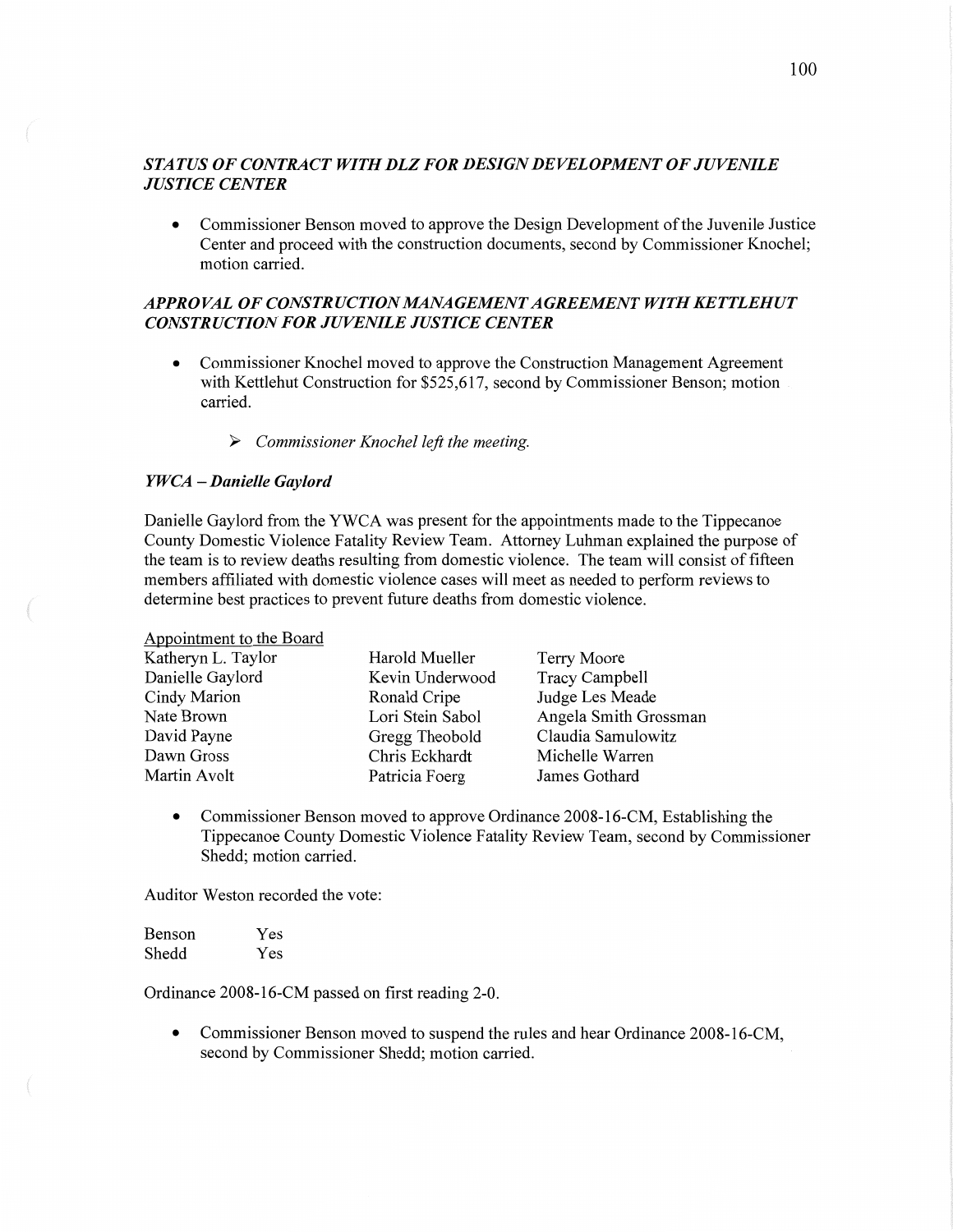**0** Commissioner Benson moved to hear Ordinance 2008-16-CM on second reading, second by Commissioner Shedd; motion carried.

Auditor Weston recorded the vote:

| Benson | Yes |
|--------|-----|
| Shedd  | Yes |

Ordinance 2008-16-CM passes on second and final reading 2-0.

## *REZONE*

# **REZONE Z-2379 DAVID** A. **& SHARON** K. **HALE, TRUSTEES UNDER** THE **DAVID** A. **HALE LIVING TRUST** (A to **RE), Ordinance 2008—13-CM**

## *Petitioner* by *counsel request withdraw]* of *said rezone.*

APC Director Sallie Fahey reported it is unlikely this rezone will come before the commissioners unless the land is annexed into the city or the state statute changes regarding ownership.

• Commissioner Benson moved to approve the withdrawl of Rezone-2379, second by Commissioner Shedd; motion carried.

## *HIGHWAY* **—** *Opal Kuhl*

Director Kuhl recommended approval of the Traffic Route Plan for the Feast of the Hunters Moon. The route will remain the same as in past years; the event will take place on September 27 & 28, 2008.

**0** Commissioner Benson moved to approve the Traffic Route Plan for the Feast of the Hunters Moon, second by Commissioner Shedd; motion carried.

Approval was recommended for **Change** Order #2 for Bridge #107. The contract amount was reduced by \$7,847.19 for a total contract amount of \$453,129.53.

• Commissioner Benson moved to approve Change Order #2 for Bridge #107, second by Commissioner Shedd; motion carried.

**A** Continuation Certificate was recommended for approval from CenturyTel of Central Indiana in the amount of \$5,000 for work in the right-of-Way.

**0** Commissioner Benson moved to approve the Continuation Certificate from CenturyTel for work in the right-of-way, second by Commissioner Shedd; motion carried.

**A** Maintenance Bond was presented for approval in the **amount** of \$1,797,136.90 for the 2007 Culvert Replacement Project from Milestone Contractors, **LP.** 

**0** Commissioner Benson moved to approve the Maintenance Bond in the amount of \$1,797,136.90, second by Commissioner Shedd; motion carried.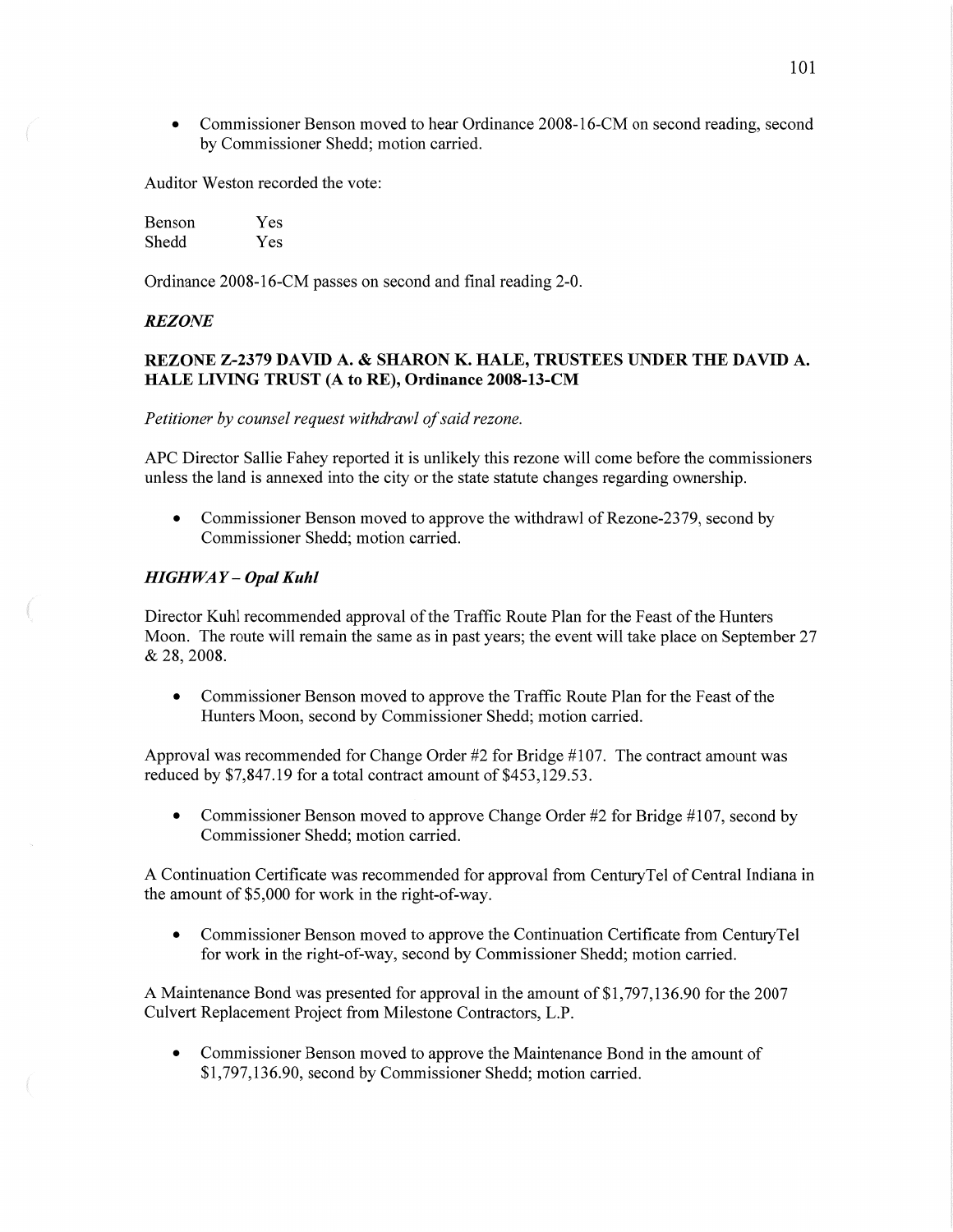Director Kuhl shared information regarding **a** request for signs to be posted on the Trail of Death. The Trail of Death is located on the Potawatomi Trail and organizers are requesting the county provide the poles and install the signs along the trail.

Commissioner Shedd requested Director Kuhl obtain more information from organizers before any action is taken by the county.

## *AWARD* 0F AMB *ULANCE* BID

Attorney Luhman shared the status of the request for additional ambulances for the Tippecanoe Emergency Ambulance Service (TEAS). The commissioners have amended the EDIT Capital Improvements Project Plan to reflect the purchase of five new ambulances. The council has also approved the purchase of five additional ambulances; however funding has not been approved but will be requested at the October council meeting. Attorney Luhman recommended purchasing one ambulance from the lowest bidder at this time along with a letter of intent to purchase four additional ambulances as funding is approved.

**0** Commissioner Benson moved to purchase one ambulance and provide a letter of intent for four additional ambulances and authorize the President to sign the purchase agreement, second by Commissioner Shedd; motion carried.

## $GRANTS - Laurie Wilson$

 $\mathbb{R}$ 

Grant Coordinator Laurie Wilson requested permission to apply for a \$5,000 Medical Reserve Corp grant. She reported the grant funds may be used as the county deems necessary for various purposes.

**0** Commissioner Benson moved to grant approval to apply for the Medical Reserve Corp grant, second by Commissioner Shedd; motion carried.

# *REVISIONS T 0 COMPUTER USAGE* AND *SECURITY POLICY*

**MITS** Director Diane Hawkins requested approval of the Computer Usage and Security Policy. Revisions were presented at the last commissioner's meeting and since then the Department Heads **have** had the opportunity to make changes. Director Hawkins reported there was a question regarding the purchase of large computer equipment. The statement reads, "To ensure these items are best suited for the desired task and compatible with the counties computing environment, all purchases should be handled by MITS. The **MITS** Board may be involved with larger purchases." She noted purchases over \$75,000 are normally funded by the CCD or EDIT Funds which ultimately involves the commissioners. Commissioner Benson stated the **MITS**  Board should be involved if policy issues or interdepartmental issues arise. The **MITS**  Department and the Commissioners should be involved in all computer purchases.

It was also suggested the Laptop Usage Policy paragraph be amended to state, "Do not leave a laptop in a vehicle unattended, always lock your car when leaving a laptop in a vehicle, or secure the laptop in the locked truck of the vehicle. *Failure* to do so is *negligence."* 

• Commissioner Benson moved to approve the revisions to the Computer Usage and Security Policy as stated, second by Commissioner Shedd; motion carried.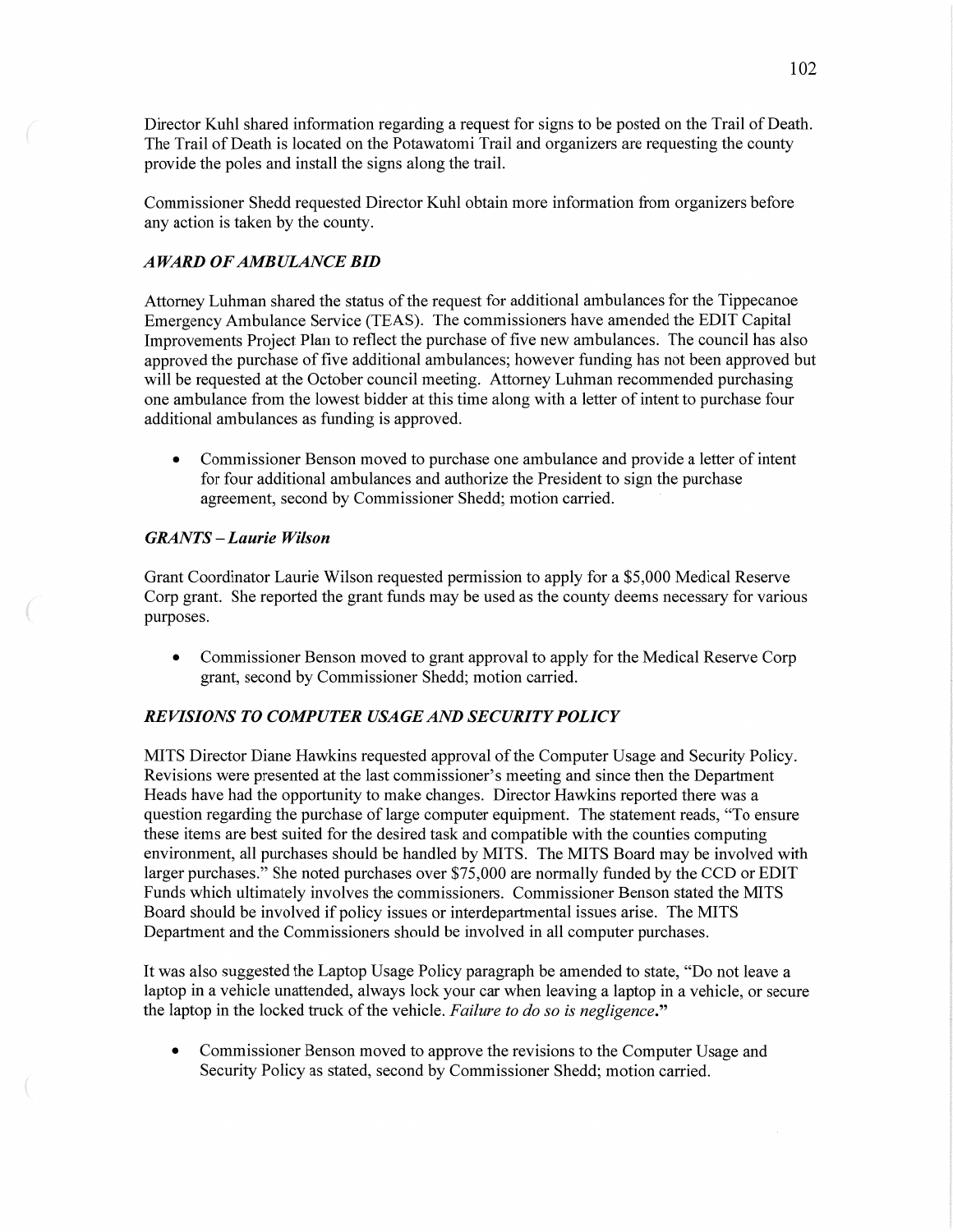# *BUILDING COMMISSION* **-** Ken *Brown*

## **Public Hearing: Unsafe Structure**

Building Inspector Ken Brown provided an update regarding the unsafe structure located at 5717 N. 9<sup>th</sup> Street owned by Helen Johnson. As of today, no changes have been made since the last commissioner's meeting. The owner contends she is unable to pay for demolition or removal of debris from the property.

Attorney **Luhman** suggested the commissioners order removal of debris from the property within two weeks.

Commissioner Shedd called for public comment on the unsafe structure.

#### **Public Comment**

None

 $\sqrt{2}$ 

*0* Commissioner Benson ordered the unsafe structure be demolished by September 15, 2008, second by Commissioner Shedd; motion carried.

## *Y* OUT *H* SER VI CES — *Rebecca Humphrey*

Youth Services Director Rebecca Humphrey requested approval of sponsorship agreement with the Drug-Free Coalition to celebrate Red Ribbon Week. Starting October 26, the courthouse will be decorated with red ribbons to encourage youth to be drug-free. The Red Ribbon Week breakfast will be on October 29, 2008.

**0** Commissioner Benson moved to approve the sponsorship agreement for Red Ribbon Week, second by Commissioner Shedd; motion carried.

# *JUVENILE JUSTICE CENTER UPDATE*

Director Humphrey reported plans for the Juvenile Justice Center are progressing well. She explained several individuals and businesses have come forward in an effort to assist in the design development. She reported the assistance received from other county departments, the Community Health Clinic, and the Tippecanoe School Corporation has helped ensure the center is built to suit the needs of the community. Zoning has been approved for site planning and the request for special exception will be heard in October by the Board of Zoning Appeals.

# *APPROVAL* OF *CONTRACT WITHJR KELLYFOR COMMUNITY CORRECTIONS EXTERIOR VENEER PROJECT*

• Commissioner Benson moved to approve the contract with JR Kelly for the Community Corrections Exterior Veneer Project, second by Commissioner Shedd; motion carried.